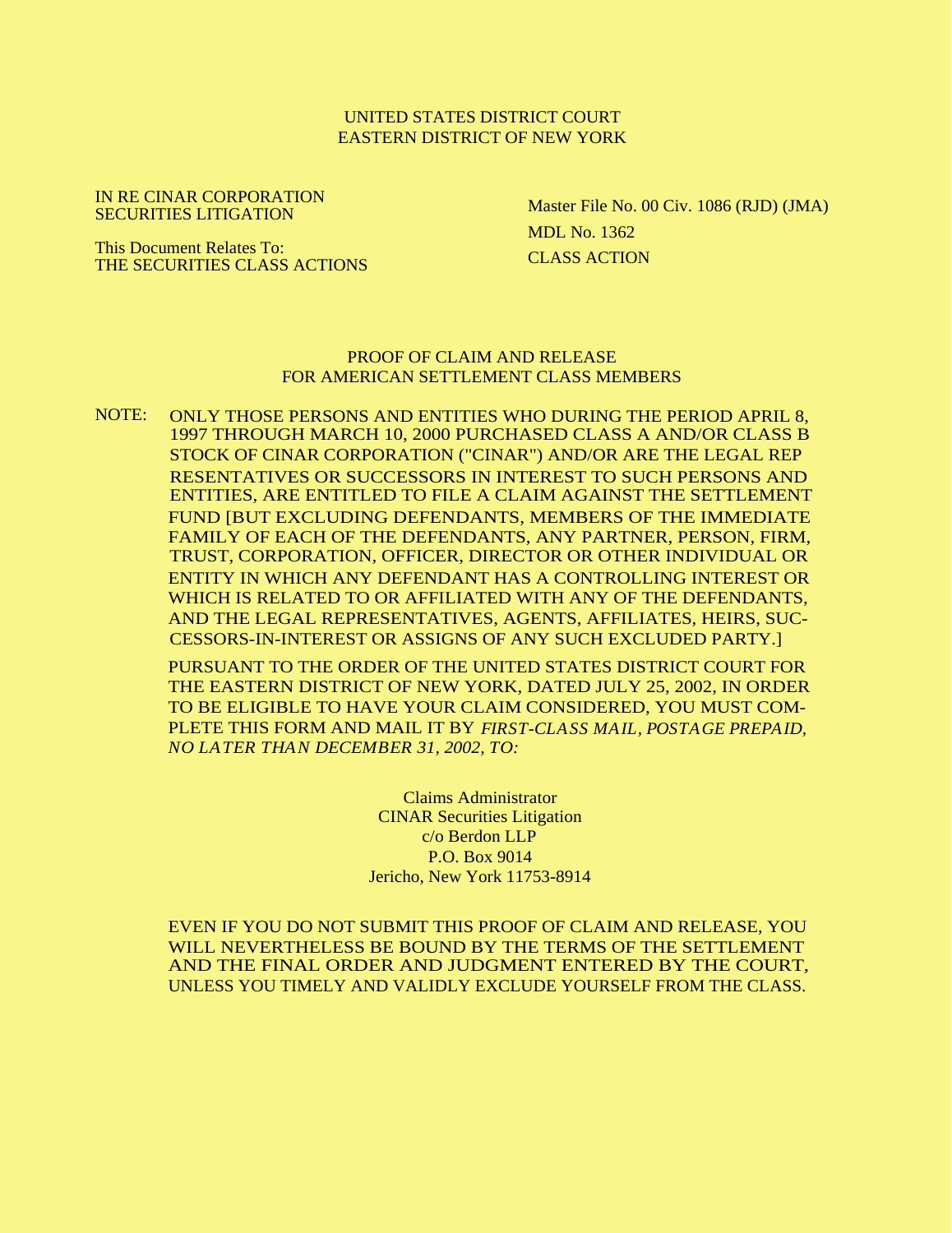Instructions:

1. Do not submit this Proof of Claim if you did not purchase or otherwise acquire CINAR Class A and/or CINAR Class B stock during the period from April 8, 1997 through March 10, 2000 (the "Settlement Class Period").

2. Unless indicated otherwise, this Proof of Claim adopts all defined terms set forth in the Notice of Pendency of Class Action, Proposed Partial Settlements and Settlement Hearing (the "Notice").

3. If you are acting in a representative capacity on behalf of an American Settlement Class member (e.g., as an executor, administrator, trustee, or other representative), you must submit evidence of your current authority to act on behalf of that American Settlement Class member. Such evidence would include, for example, letters testamentary, letters of administration, or a copy of the trust documents.

4. Copies of required documentation must be annexed to this Proof of Claim. Documentation establishing evidence of all purchases and sales identified include brokers' confirmation slips, monthly account statements, relevant portions of your income tax returns, or other documents evidencing each purchase, acqui sition, sale or retention of CINAR stock. A complete list of acceptable supporting documentation can be found on the Claims Administrator's website at [www.berdonllp.com/claims](http://www.berdonllp.com/claims) .

IMPORTANT: FAILURE TO ATTACH THE DOCUMENTS REQUESTED HEREIN OR TO LIST ALL PURCHASES AND SALES OF CINAR CLASS A AND/OR CLASS B STOCK DURING THE SETTLEMENT CLASS PERIOD MAY DELAY OR PREVENT YOU FROM RECEIVING ANY DISTRIBUTION TO WHICH YOU MAY BE ENTI-TLED UNDER THE SETTLEMENTS.

5. For purposes of determining an American Settlement Class members' losses on shares purchased during the Settlement Class Period, shares sold during the period will be matched chronologically to, first shares held as of the close of trading on April 7, 1997, then to shares purchased during the period.

6. The date upon which securities are deemed to have been purchased or sold is the "contract" or "trade" date, as distinguished from the "settlement" or "payment" date.

7. The price per share of purchases and sales shall be exclusive of brokerage commissions, fees and taxes.

8. All profits will be subtracted from all losses to determine the net Recognized Loss of each Authorized Claimant.

9. No payment will be made on any claims where the potential distribution is \$5.00 (U.S.) or less, but the Authorized Claimant will otherwise be bound by the final judgment entered by the U.S. Court.

10. Any claim submitted that contains more than 70 transactions must be filed electronically on (a) a 3'/" diskette; (b) a CD-ROM; or (c) ZIP media. The data must be provided in a spreadsheet (MS Excel 4.0) or in ASCII fixed length text files. For complete filing instructions, please refer to [www.berdonllp.com/claims](http://www.berdonllp.com/claims) and click on "Electronic Filing."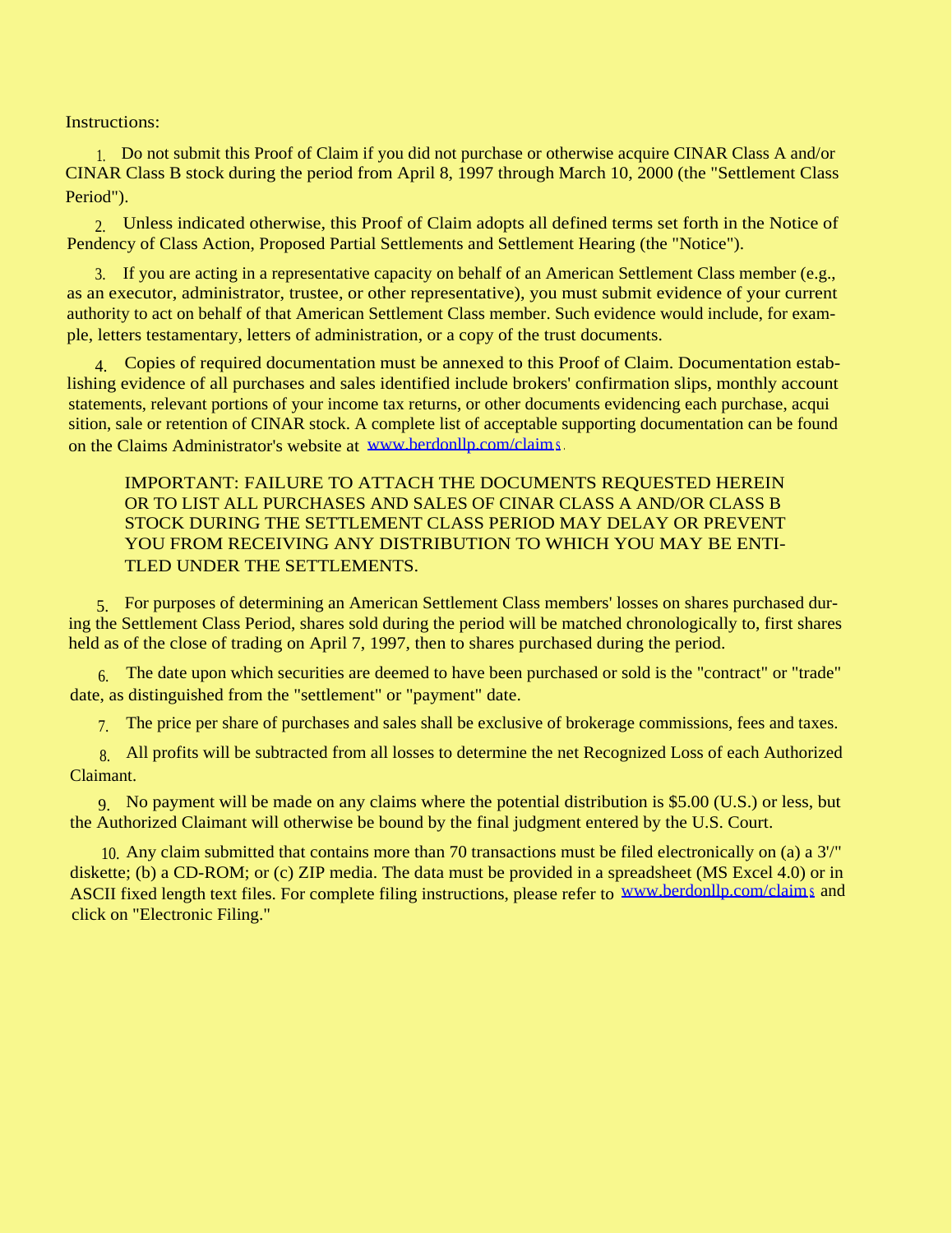# I. CLAIMANT IDENTIFICATION:

## **IN RE CINAR CORP SECURITIES LITIGATION**

*Please Type or Print*

Beneficial Owner's Name *(as it appears on your brokerage statement)*

Joint Beneficial Owner's Name *(as it appears on your brokerage statement)*

Street Address

| City                                        |  | <b>State</b> | <b>Zip Code</b><br>Taxpayer Identification No. (American) |                         |              |  |
|---------------------------------------------|--|--------------|-----------------------------------------------------------|-------------------------|--------------|--|
| Social Security No. (American)              |  |              |                                                           |                         |              |  |
| Check one:                                  |  |              |                                                           |                         |              |  |
| Individual                                  |  | Corporation  | Partnership                                               | <b>Estate</b>           | <b>Trust</b> |  |
| Custodian                                   |  | Nominee      | Guardian                                                  | <b>IRA</b>              | Other:       |  |
| <b>Area Code</b><br><b>Telephone Number</b> |  | (Work)       | <b>Area Code</b>                                          | <b>Telephone Number</b> | (Home)       |  |
| <b>Facsimile Number</b>                     |  |              |                                                           | <b>E-Mail Address</b>   |              |  |

Record Owner's Name & Address *(if different from beneficial owner listed above)*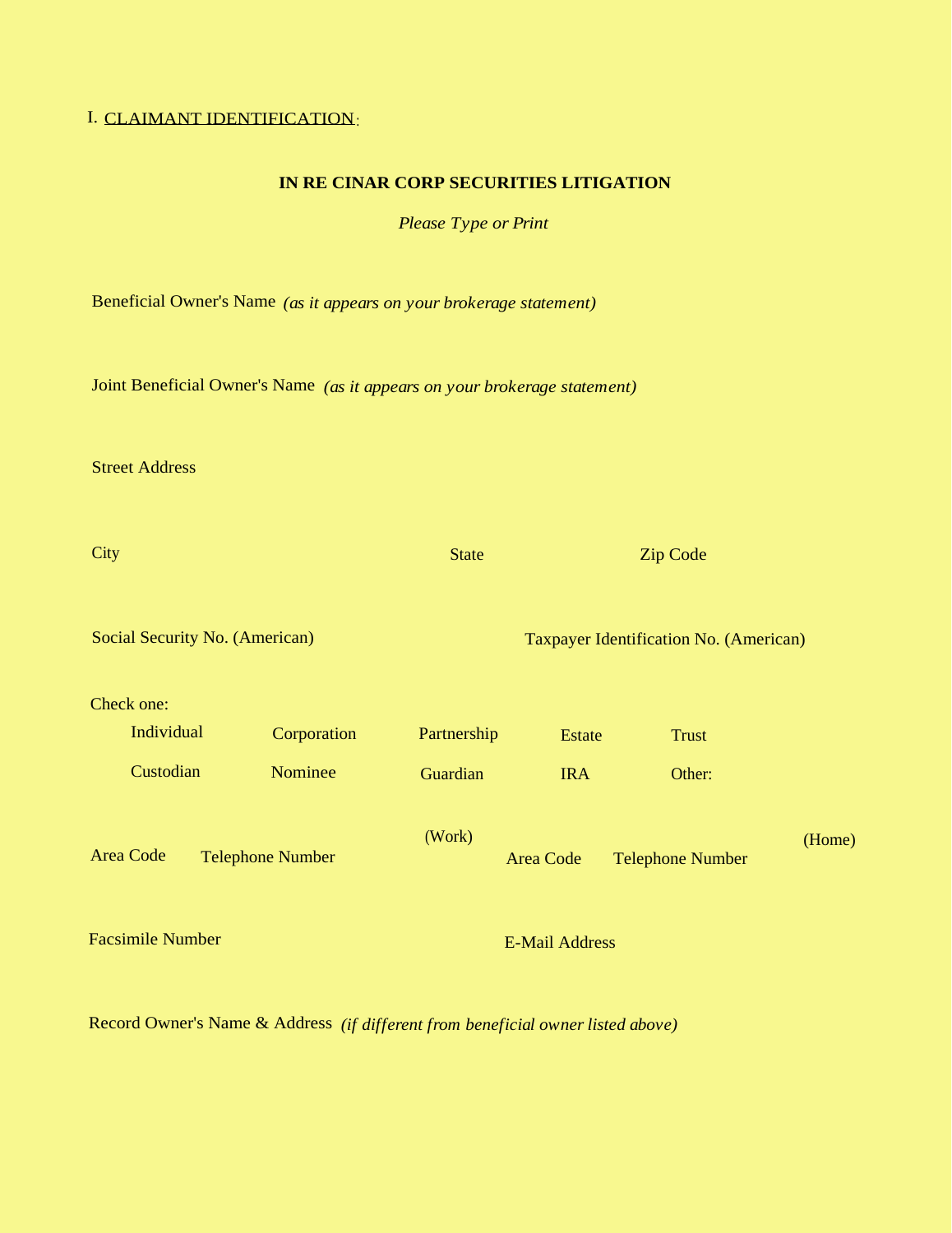### II. SCHEDULE OF TRADING ACTIVITY :

A. State the total number of shares of CINAR Class A and/or Class B stock owned at the close of trading on April 7, 1997, long or short *(must be documented):*

Class A Class B

B. Separately list each and every purchase of CINAR Class A and/or Class B stock during the period April 8, 1997 through March 10, 2000, and provide the following information *(must be documented):*

*(list chronologically)* 

Trade Date Indicate "A" for Class A; Number of Shares *(excluding commissions,*

Price Per Share

Price Per Share

C. Separately list each and every sale of CINAR Class A and/or Class B stock during the period April 8, 1997 through March 10, 2000, and provide the following information *(must be documented):*

Trade Date Indicate "A" for Class A; Number of Shares *(net of commissions, chronologically)*  $\frac{\text{w}}{\text{B} \cdot \text{B}}$  for Class B Sold *fees & taxes*) *(list chronologically)* 

D. State the total number of shares of CINAR Class A and/or Class B stock owned at the close of trading on March 10, 2000, long or short *(must be documented):*

Class A Class B

If you need additional space, attach the required information on separate sheets. Sign and print your name and Social Security or Tax ID Number on top of each page.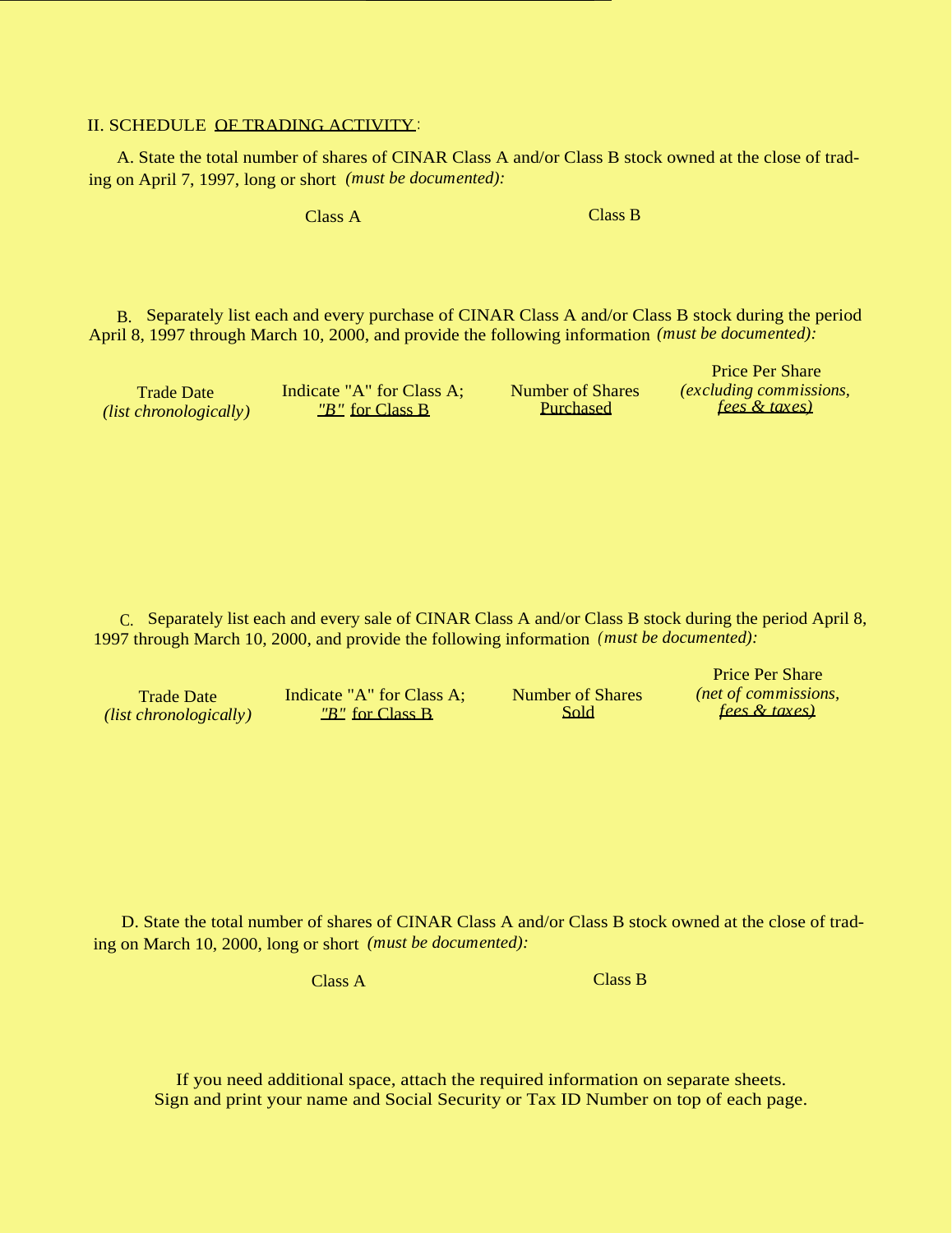#### III. RELEASE:

I (We) hereby acknowledge that upon the occurrence of the Effective Date (as defined in the Notice), my (our) signature(s) hereto will constitute a full, final, complete, irrevocable and unconditional release, remise and discharge by me (us) or, if I am (we are) submitting this Proof of Claim on behalf of a corporation, a partnership, estate or one or more other persons, by it, him, her or them, and by each of my, our, its, his, her or their executors, administrators, predecessors, successors, parents, subsidiaries, directors, officers, partners, employees, principals, representatives, affiliates, agents, shareholders, and all of their past and present heirs, attorneys, accountants, and assigns and any person(s) they represent in any and every capacity whatsoever, for good and sufficient consideration, the receipt of which is hereby acknowledged, of any and all manner of claims, rights, actions, causes of action, suits, delicts, obligations, debts, demands, agreements, promises, liabilities, controversies, costs, expenses, and attorneys' fees whatsoever, or right of action, whether based on any federal or state or common law or other law, including the laws of Canada or any province thereof, whether foreseen or unforeseen, whether known or unknown, matured or unmatured, direct or indirect, liquidated or unliquidated, suspected or unsuspected, whether class or individual in nature, whether or not accrued and whether or not asserted in any litigation, including without limitation those based in statute, contract, tort or any body of law, arising out of or in any way relating to: the Actions or the subject matter of the Actions and which have been or could have been asserted in the Actions or any other proceeding against the Released Parties, defined below; and/or the purchase of CINAR Class A and/or Class B stock during the Settlement Class Period, including, but not limited to, any and all claims based on acts, failures to act, omissions, misrepresentations, facts, events, transactions, occurrences or other matters set forth, alleged, embraced by or otherwise referred to at any time in the Actions or any other proceeding against the Released Parties; and/or professional services Ernst & Young LLP (a Canadian partnership) or its predecessors, successors or affiliated firms provided or were engaged to provide and which have been or could have been asserted in the Actions; and/or any claims which have been, or could have been, or may hereafter be asserted in the Actions or any other proceeding against any of the Settling Defendants, Jeffrey Gerstein, the Settling Defendants' past or present parents, subsidiaries, affiliates (including, as to Ernst & Young LLP, all other Ernst & Young entities), predecessors, successors, and affiliated firms, and each of their present and former directors and officers (other than Hasanain Panju), employees, principals, partners, agents, attorneys, trustees, auditors, accountants, investment bankers, consultants, CINAR's insurers and their co-insurers and reinsurers, Ernst & Young LLP's insurers and their co-insurers and reinsurers, and each of their respective heirs, executors, administrators, predecessors, successors, assigns, members, stockholders, subrogees and servants (the "Released Parties"). In addition, I (we) also expressly waive to the fullest extent permitted by law, any and all provisions, rights and benefits conferred by any law of any state, sovereign or jurisdiction, or principle of common law, which is similar, comparable or equivalent to California Civil Code Section 1542, which provides:

## A GENERAL RELEASE DOES NOT EXTEND TO CLAIMS WHICH THE CREDITOR DOES NOT KNOW OR SUSPECT TO EXIST IN HIS FAVOR AT THE TIME OF EXE-CUTING THE RELEASE, WHICH IF KNOWN BY HIM MUST HAVE MATERIALLY AFFECTED HIS SETTLEMENT WITH THE DEBTOR.

## IV CERTIFICATION:

I (We) understand that the information contained in this Proof of Claim is subject to such verification as the U.S. Court may direct, and I (we) agree to cooperate in any such verification. I (We) further agree and understand that if the proposed settlements are approved by the U.S. Court and become effective, all claims against the Released Parties which may have been or could have been asserted relating to the subject matter of this litigation will be satisfied, discharged and extinguished forever.

The undersigned hereby certifies that he/she/it believes in good faith that he/she/it is a member of the Class as defined in the Stipulations and the Notice, or is acting for such person; that he/she/it has read and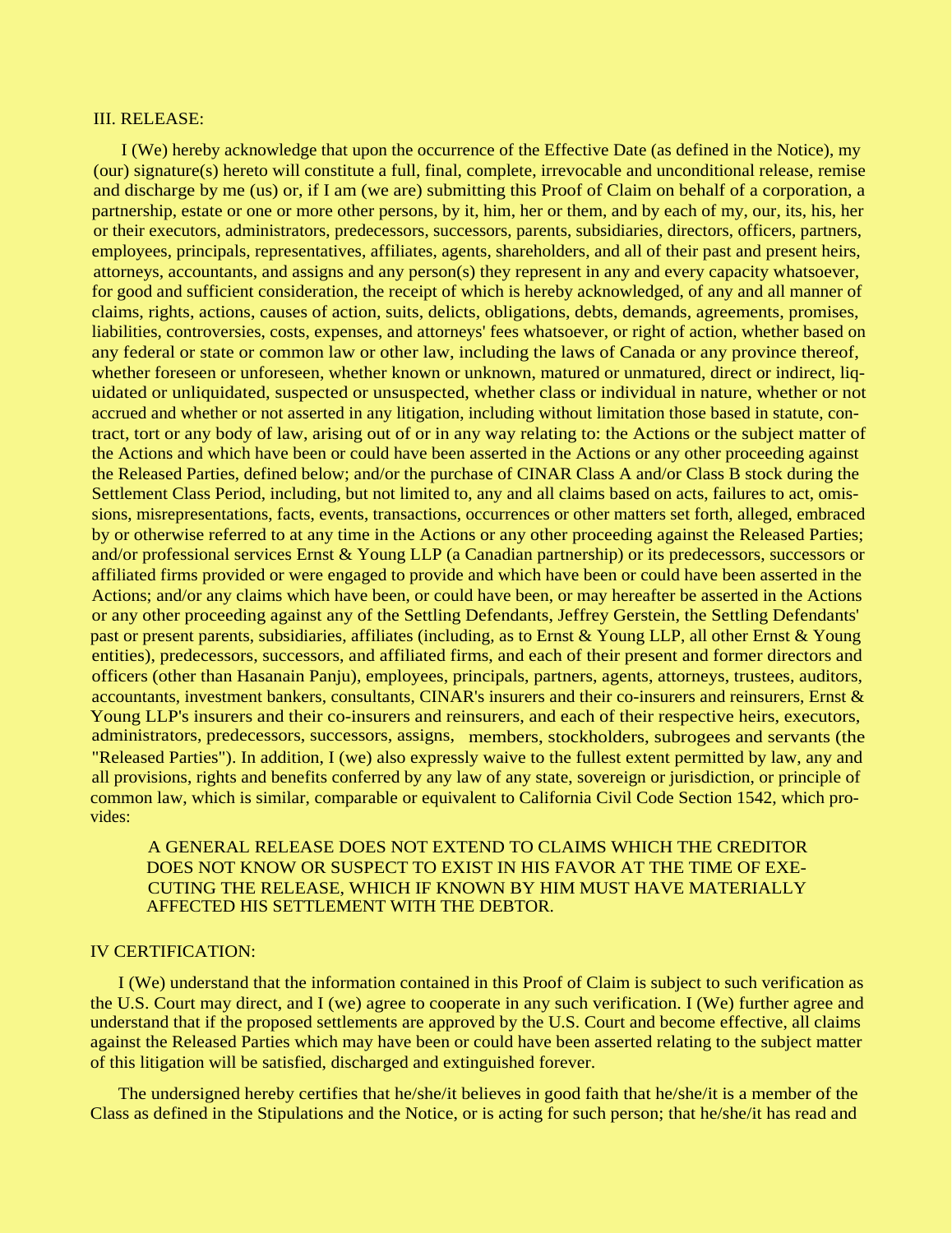understands the contents of the Notice, that neither he/she/it nor any Estate or person represented by the undersigned, is a defendant in this action, a present or former officer or director of CINAR, or a present or former partner or employee of Ernst & Young LLP or a member of the immediate family (i.e., spouse, child or parent) of Marie-Josée Corbeil, Ronald A. Weinberg, Micheline Charest, Hasanain Panju, or any partner or employee of Ernst & Young LLP, or a legal representative, heir, successor or assignee of any of the foregoing excluded persons and entities; and he/she/it has not filed an effective Request for Exclusion seeking to be excluded from the Class; that he/she/it believes that he/she/it is entitled to receive a share of the Net Settlement Fund; and that he/she/it desires to participate in the proposed Settlement described in the Notice. Furthermore, the undersigned hereby certifies that he/she/it has not filed a Proof of Claim in Canada to participate in the Canadian Settlement Class, as that term is defined in the Stipulations, and hereby agrees that should he/she/it qualify as a member of the Class that he/she/it will be considered part of the American Settlement Class.

I (We) have read the foregoing Proof of Claim and affirm that the information contained herein, and the documents attached hereto, is true and correct to the best of my (our) knowledge, information and belief. I (We) certify that I am (we are) NOT subject to backup withholding under the provisions of Section 3406 (a) (i) (C) of the Internal Revenue Code. If I am (we are) signing on behalf of someone else, I (we) hereby certify and warrant that I am (we are) authorized to make this Proof of Claim. I (We) hereby warrant that I (we) have not previously sold, transferred, assigned or granted any interest in any of the claims released hereby to any other person or entity.

NOTE: If you have been notified by the Internal Revenue Service that you are subject to backup withholding, please strike out the word "NOT" in the certification above.

> Signature of Claimant (Print your name here) Signature of Joint Claimant, if any (Print your name here) Signature of person signing on behalf of Claimant (Print your name here) Capacity of person signing on behalf of Claimant, if other than an individual (e.g., Executor, President, Custodian, etc.)